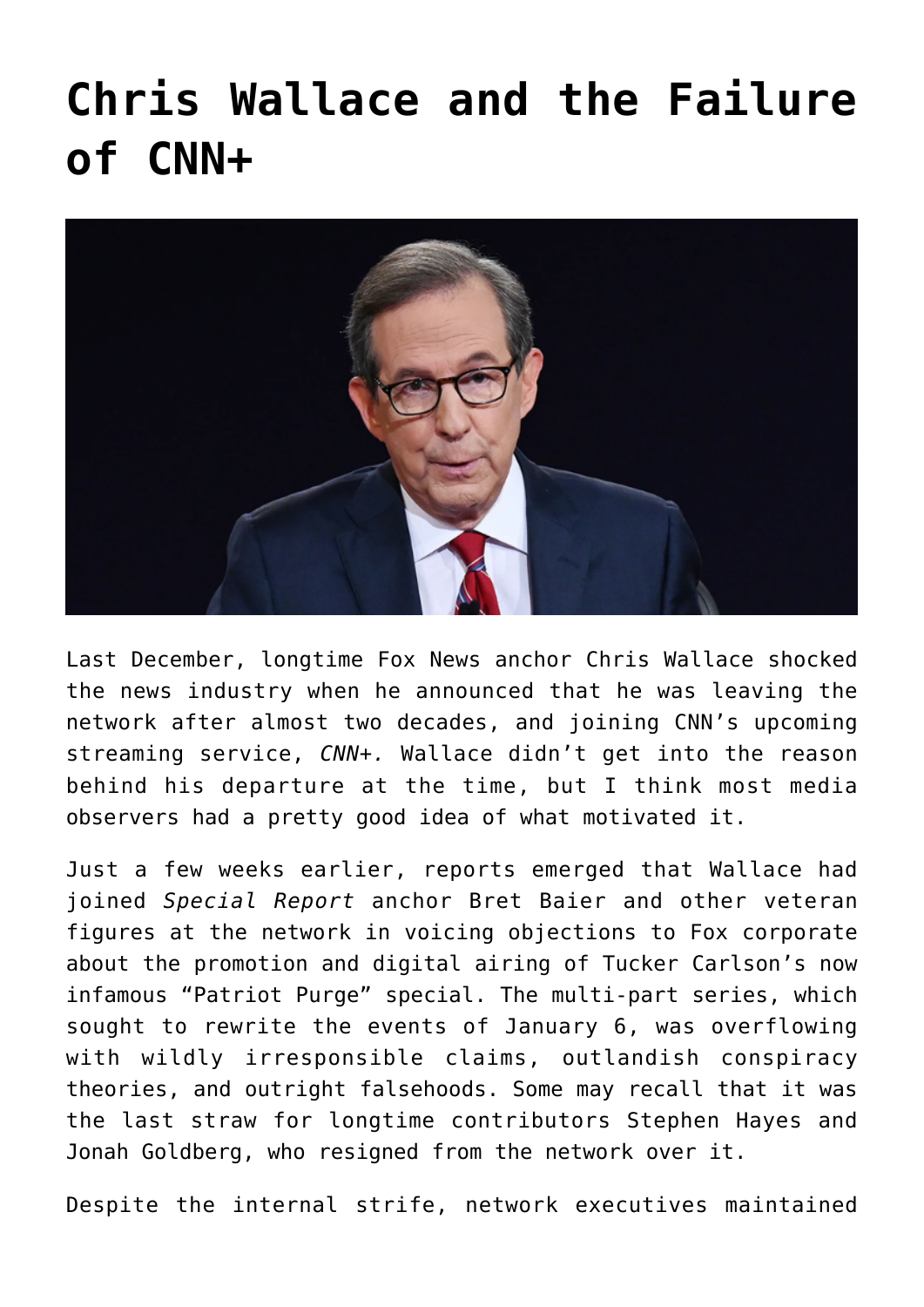their backing of Carlson's project, though notably — as *NPR*'s David Folkenflik [described](https://www.npr.org/2021/11/21/1052837157/fox-resignations-tucker-carlson-patriot-purge-documentary) — Fox's *news* division distanced itself from *Patriot Purge* in the days leading up to its release. Both Wallace and Baier ran segments on their respective shows debunking several of the special's charges without specifically mentioning the series or Carlson by name.

Reactions to Wallace's departure weren't all that surprising.

Many loyal Fox News viewers celebrated the announcement, having grown disdainful of Wallace over the years for maintaining his journalistic integrity as a news anchor, rather than reduce himself to a Trump toady in the interest of ratings — a path many others at the network had taken.

Fox's critics and competitors pointed to the departure of Wallace, a widely respected newsman who many saw as a saving grace at the network, as further evidence of Fox's dwindling credibility as a news organization.

Some at Fox, like Guy Benson and Howard Kurtz, seemed to share that concern (at least to a degree), framing Wallace's move as a big loss for their network. Others in the right-wing media, like *NewsBusters'* Tim Graham, took exception to such sentiment.

"Howard Kurtz wishes Chris Wallace well at CNN, calls it a 'major loss' for Fox News." Graham [tweeted](https://twitter.com/TimJGraham/status/1470083036930842625) a the time. "Is it? Let's see what happens to the 'Fox News Sunday' ratings."

I explained to Graham at the time that it was a major loss for people like me who want Fox to be a serious news organization. For those who are only concerned with ratings, it likely wouldn't be.

And sure enough, it hasn't been. *Fox News Sunday* has done just fine, viewership wise, in Wallace's absence.

As Bernie Goldberg (the owner of this website) often points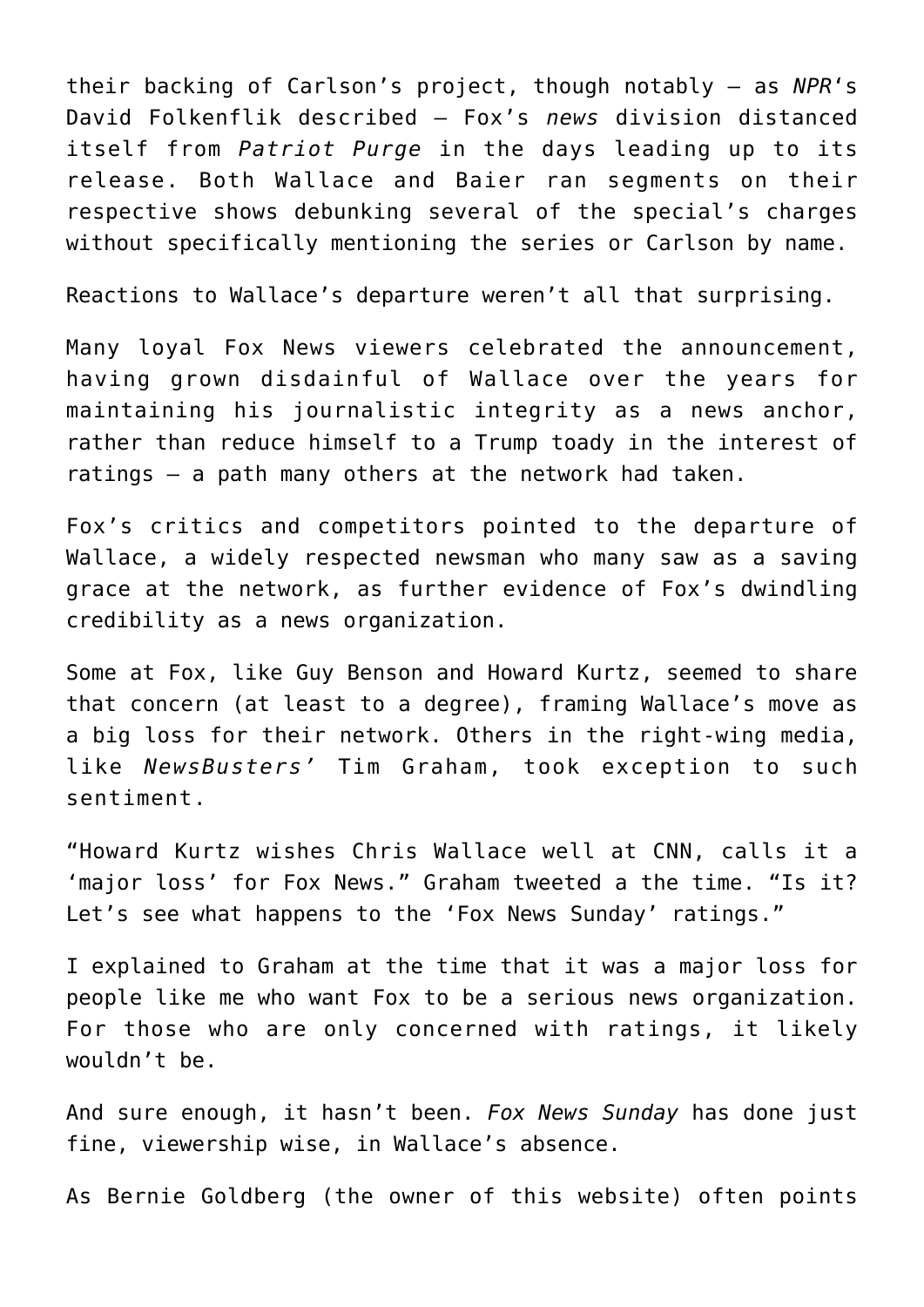out, today's cable news industry reflects a business model, not a journalistic one. Thus ratings and key demos — not journalism — have become the sole measure of a cable-news network's worth… even to someone like Graham whose watchdog organization purports to stand for integrity in the news media.

Last month, while promoting his new CNN+ show, Wallace finally broke his silence on why he left Fox. His reasoning was pretty much what people expected.

"I just no longer felt comfortable with the programming at [the network]," he told the *New York Times*. "I'm fine with opinion: conservative opinion, liberal opinion, but when people start to question the truth — Who won the 2020 election? Was January 6 an insurrection? I found that unsustainable. I spent a lot of 2021 looking to see if there was a different place for me to do my job."

Wallace further explained that he wanted to get out of politics, and added, "One of the reasons that I left Fox was because I wanted to put all of that behind me. There has not been a moment when I have second-guessed myself about that decision."

All things considered, it was a pretty diplomatic critique of his former employer.

As for his new one, CNN, well… we all know what happened. CNN+ collapsed in a fiery inferno earlier this week. Millions of dollars invested in the off-shoot pay-service, and its promotion, did virtually nothing to motivate people to sign up for it. The losses were so bad that *Warner Bros. Discovery* pulled the plug on the venture in less than a month's time.

When I first heard about CNN+ last year, I was pretty skeptical that it would find an audience. Yet, I never expected it to fold as quickly as it did. As one would imagine, CNN's critics have had a field-day with the network's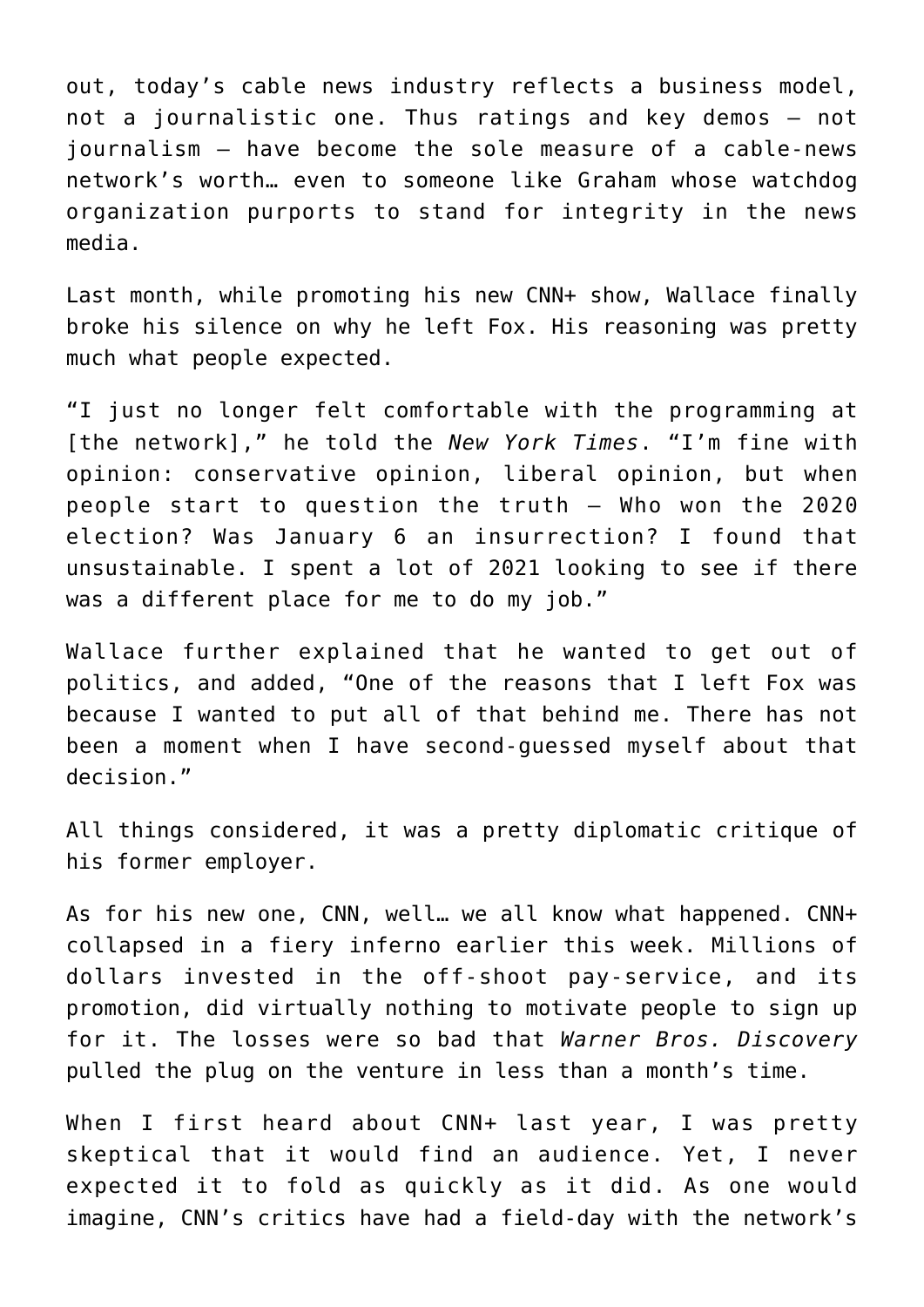digital demise. Some of the jokes have written themselves, and others have been quite clever.

Still, I'm not sure I've found any of them as amusing as the notion I keep reading online that Wallace has to be regretting his decision to leave Fox.

Why would he be regretful?

Wallace is assuredly disappointed by the collapse of CNN+. He had his own program there, was allowed to take it in a direction he wanted, and from the clips I saw on YouTube and Mediaite, it seemed to be a pretty quality show. He featured some intriguing guests, talked about interesting topics, and asked lots of smart, provocative questions.

But again, Wallace didn't leave Fox for greener pastures (at least not in the traditional sense). Fox paid him well, gave him plenty of exposure, let him do his show largely as he wanted, and was very much interested in re-signing him. He didn't jump to CNN as part of some power-play, nor was it out of some over-inflated, David Caruso-esque sense of self-worth.

Wallace left on principle. He sought liberation. He wanted out.

Standing on principle, especially when one's career is involved, isn't always easy. If you don't believe me, ask Bernie Goldberg. Doing what your conscience tells you comes with professional and financial risks — potentially significant ones.

Fortunately for Wallace, he's made a lot of money in the business, is set for life financially, and has maintained a strong reputation as a credible journalist. Those things weren't really on the line. He could have retired from the profession after calling it quits at Fox, but at the age of 74, chose instead to try something different. He performed well in the new role (in the little time that he had), but the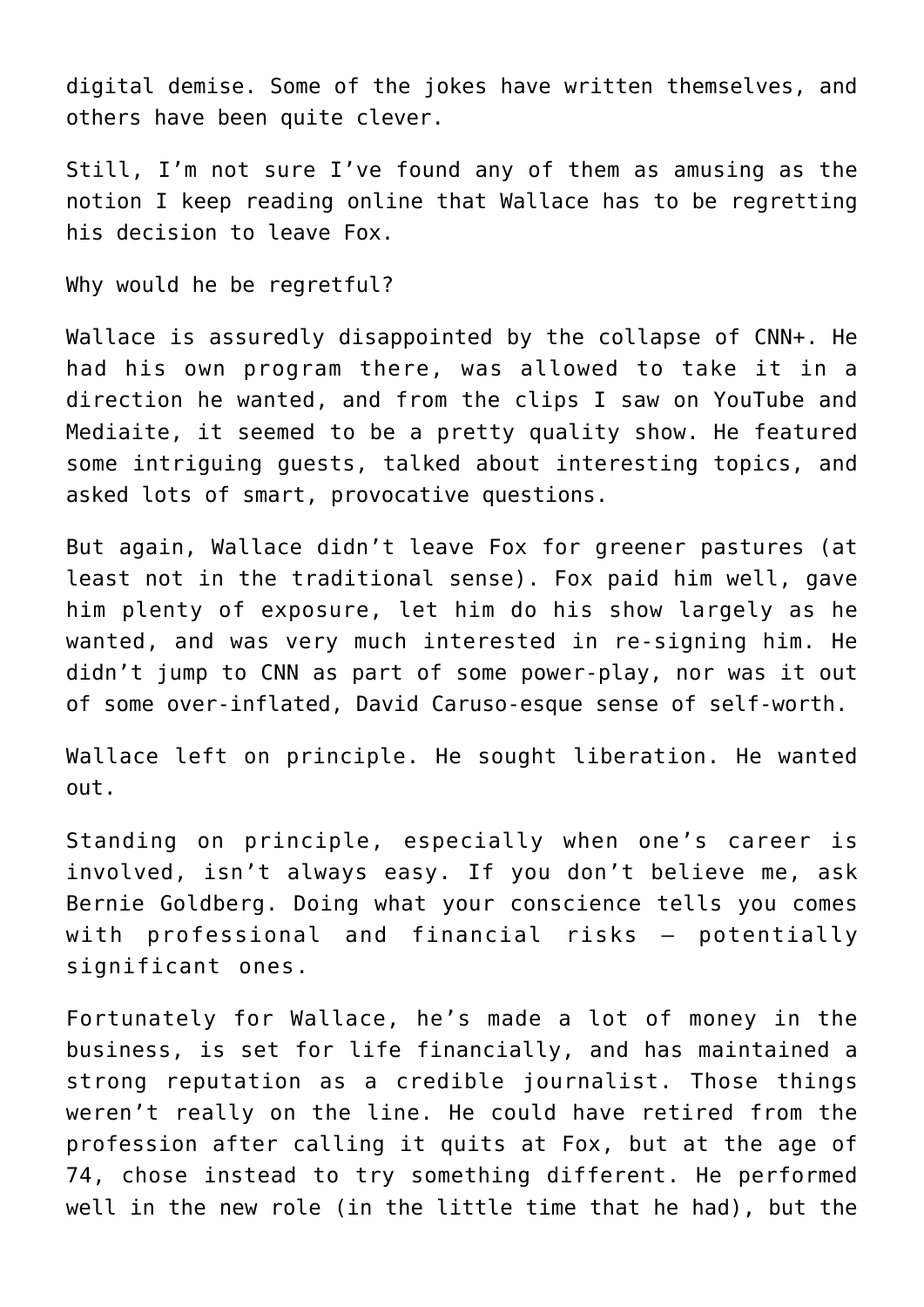platform was pretty much doomed from the beginning.

A big problem with CNN+ is that it relied on a damaged CNN brand that already struggles to pull in viewers on basic cable. Adding an additional pay-service on top of that brand, in a saturated, entertainment-oriented market, was a serious gamble. And while I find it commendable that CNN+ built its marquee programming around a more traditional, journalistic model, the sad reality is that while a lot of people *say* they prefer that type of content over the *news-entertainment* alternative, they don't actually mean it. If they did, more news organizations would deliver it.

Like I said, Wallace will come out of this okay, and probably end up on the main network (where I think he can only help the product), but I do feel bad for the hard-working lower-level employees, many of whom will lose their jobs. I get why CNN's critics and competitors are so giddy over what happened, but there's a human toll whenever a serious business venture folds, and I hope those folks land on their feet.